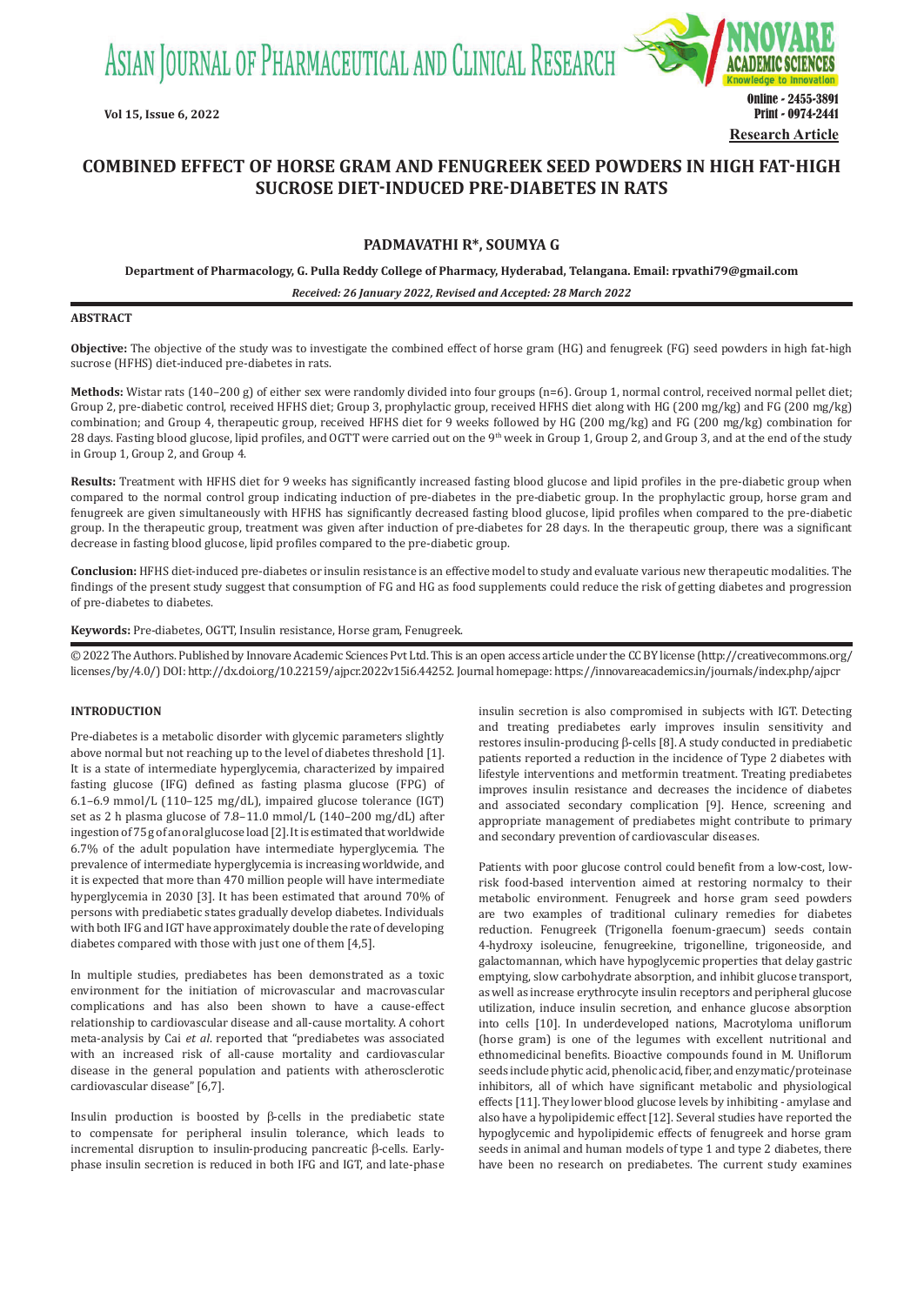the ability of a mixture of fenugreek and horse gram seed powders to protect rats from developing prediabetes as a result of a high fat-high fructose diet.

# **METHODS**

Marketed powdered seeds of *Macrotyloma uniflorum* (Horse gram) and *Trigonella foenum graecum* (Fenugreek) were procured from the local Ayurvedic store. Sucrose was purchased from the local Market. The assay kits for the estimation of glucose, triglycerides, high-density lipoproteins, and total cholesterol were purchased from Span diagnostic Pvt. Ltd.

## **Experimental animals**

Wistar rats (180–250 g) of either sex were obtained from the National Institute of Nutrition, Hyderabad, and housed in a temperature and relative humidity regulated environment for 1 week in a 12:12 h light and dark cycle. The animals were given unrestricted access to food and water. Animals were included in the research after a week of acclimatization. Experiments were carried out in compliance with the protocols approved by the Committee for the Purpose of Control and Supervision of Experiments on Animals (320/CPCSCEA). The Institutional Animal Ethics Committee (GPRCP/IAEC/07/17/01/PCL/ AE-5- RATS-M/F-30), G. Pulla Reddy College of Pharmacy, Hyderabad, India, reviewed and accepted the protocols.

# **Experimental design**

Animals were divided into four groups (n=6). Group1, normal control, received normal diet; Group 2, pre-diabetic control, received HFHS diet; Group 3, Prophylactic group, received HFHS diet along with HG (200 mg/kg) and FG (200 mg/kg) combination; Group 4, Therapeutic group, received HFHS diet for 9weeks followed by HG (200 mg/kg) and FG (200 mg/kg) combination for 28 days.

Pre-diabetes was induced by oral feeding of HFHS diet for 9 weeks. High-fat diet was given by daily oral feeding of vanaspati (3 ml/kg) and coconut oil (1 ml/kg). High sucrose diet consists of 35% w/v sucrose in drinking water was continuously fed to rats for 9 weeks.

#### **Biochemical analysis**

Biochemical parameters were estimated in overnight fasted rats and blood was withdrawn from retro-orbital plexus after the research period. After 30 min, blood samples were centrifuged at 6000 rpm for 10 min and serum was separated. Serum samples were used for biochemical analysis. Body weights were estimated weekly. Blood glucose, triglycerides (TG), total cholesterol (TC), high-density lipoprotein (HDL), and alanine transaminase (ALT) were estimated according to the procedure of the kits supplied by Span diagnostic, at the end of treatment intervention. An automated bioanalyzer having a 490–550 nm filter was used for the estimation of all biochemical parameters. LDL and VLDL cholesterols were calculated using Friedewald equation [13]: LDL-cholesterol (mg/dl) = Total Cholesterol – Triglyceride/5 – HDL VLDL Cholesterol (mg/dl) = Triglycerides/5.

#### **Oral glucose tolerance test (OGTT)**

The oral glucose tolerance test (OGTT) is a well-established indicator of glucose sensitivity [14]. Blood samples were obtained using retroorbital puncture at 0, 30, 60, and 120 min after an oral glucose load of 2 g/kg p.o was given to 6-h fasted rats. The AUTO SPAN glucose assay kit was used to determine the glucose content in samples. GraphPad Prism Software (7.0 version) was used to map serum glucose levels against time and measure the region under the curve (AUC/mg-hr/L) and rate of glucose disappearance (KOGTT/min-1).

## **Statistical analysis**

Data expressed as mean±SEM were analyzed by one-way analysis of variance (ANOVA) followed by Tukey's multiple comparison test using GraphPad Prism Software (7.0 version). p<0.05 were considered statistically significant.

# **RESULTS**

## **Fasting blood glucose**

In the present study, 9 weeks of treatment with HFHS diet has significantly increased FBG in the pre-diabetic group when compared to the normal control group indicating induction of pre-diabetes in the pre-diabetic group. Prophylactic treatment with the combination of HG and FG seed powder for 9 weeks has significantly decreased FBG when compared to the pre-diabetic group. Similarly in the therapeutic group, 28 days of treatment with HG and FG seed powder combination has significantly decreased FBG when compared to the pre-diabetic group (Tables 1 and 2).

## **Lipid profile**

In the present study, 9 weeks of treatment with an HFHS diet have significantly increased plasma lipid levels as measured by triglycerides, HDL, LDL, VLDL, and, total cholesterol in the pre-diabetic group when compared to the normal control group indicating induction of prediabetes in the pre-diabetic group. Prophylactic treatment with the combination of HG and FG seed powder for 9 weeks has significantly decreased all lipid parameters when compared to the pre-diabetic group. Similarly in the therapeutic group, 28 days of treatment with HG and FG seed powder combination have significantly decreased all lipid parameters when compared to the pre-diabetic group (Table 3 and 4).

#### **Oral glucose tolerance test**

Oral feeding with 2 g of glucose in normal control, blood glucose levels have been restored to normal levels by 2 h whereas in the pre-diabetic control group and blood glucose levels have not been restored to the normal level. However, in treatment with HG and FG seed powder combination, blood glucose was restored to normal level in both the prophylactic and therapeutic groups (Figs. 1 and 2).

## **DISCUSSION**

The primary goal in the management of pre-diabetes is to normalize glucose levels and prevent progression to diabetes and associated secondary complications [15].

Many interventions have been investigated and suggest that early identification and treatment of pre-diabetes could reduce the risk of progression to diabetes and cardiovascular complications.

Herbal medicines have been considered as a safe alternative for therapeutic usage. A significant number of studies reported that treatment with HG and FG seed powder effectively controls diabetes [16]. Findings of the previous studies reported that treatment

**Table 1: Prophylactic effect of HG and FG seed powder combination on FBG in HFHS diet‑induced pre‑diabetes in rats**

| Groups $(n=6)$                         | Fasting blood glucose (mg/dL)                  |  |  |
|----------------------------------------|------------------------------------------------|--|--|
| Normal control<br>Pre-diabetic control | $69.3 \pm 4.626$<br>$118.5 \pm 7.453^{\alpha}$ |  |  |
| Prophylactic group                     | $78.68 \pm 5.405^{\circ}$                      |  |  |

Data expressed as mean±SEM (n=6). The data were analyzed by ANOVA followed by Tukey's multiple comparisons test. "p<0.0001 compare with normal control, <sup>b</sup> p<0.001 compare with pre-diabetic control

## **Table 2: Therapeutic effect of HG and FG seed powder combination on FBG in HFHS diet‑induced pre‑diabetes in rats**

| Groups $(n=6)$       | Fasting blood glucose (mg/dL)  |  |  |
|----------------------|--------------------------------|--|--|
| Normal control       | 77.95±5.273                    |  |  |
| Pre-diabetic control | $131.4 \pm 3.375$ <sup>a</sup> |  |  |
| Therapeutic group    | $62.92 \pm 7.149$ <sup>a</sup> |  |  |

Data expressed as mean±SEM (n=6). The data were analyzed by ANOVA followed by Tukey's multiple comparisons test.  $\degree$ p<0.0001 compare with normal control, <sup>a</sup> p<0.0001 compare with pre-diabetic control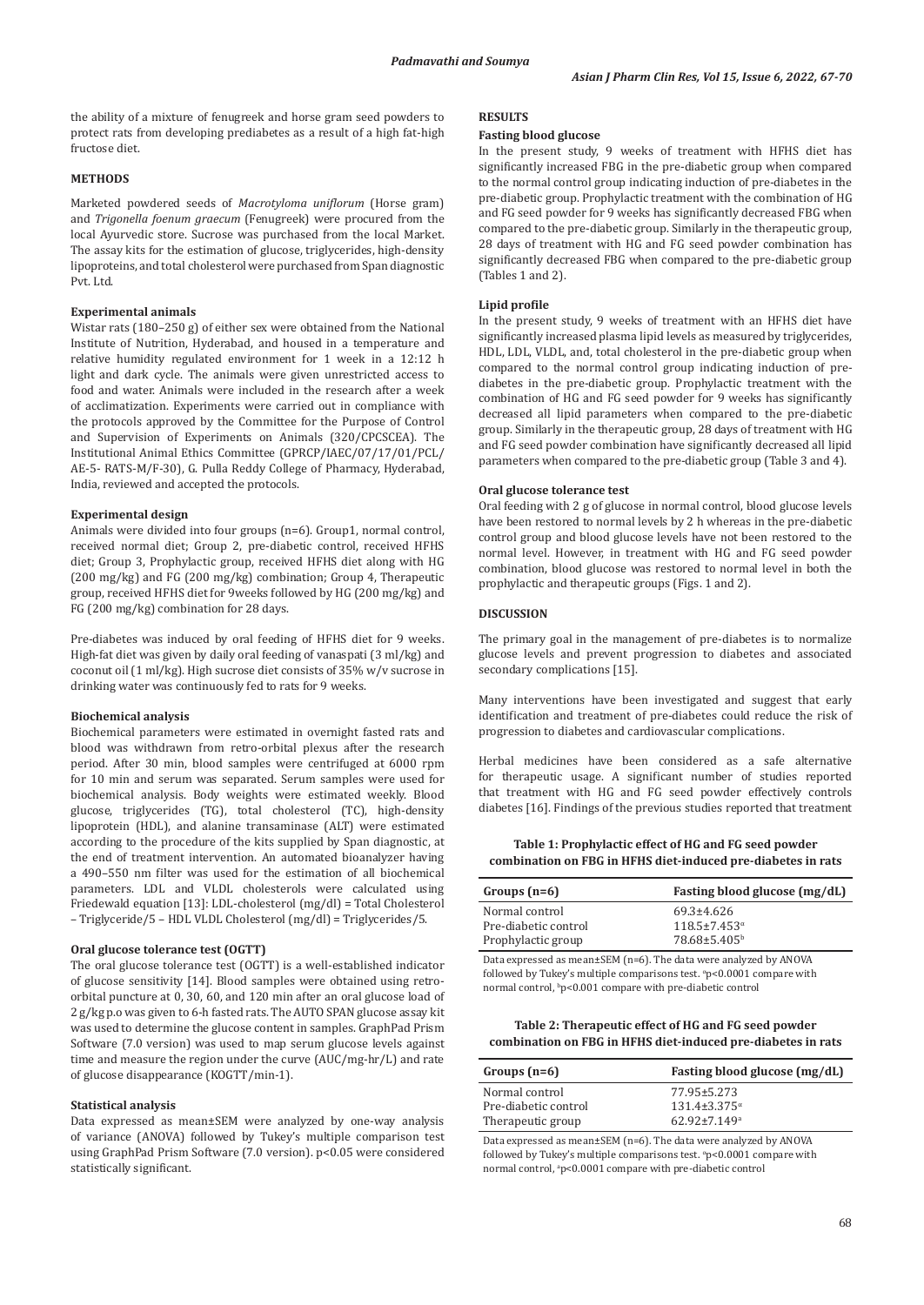**Table 3: Prophylactic effect of HG and FG seed powder combination on lipid profile in HFHS diet‑induced pre‑diabetes in rats**

| Groups $(n=6)$                                                                       | <b>Triglycerides</b><br>(mg/dL) | <b>High density</b><br>lipoprotein $(mg/dL)$ | Low density<br>lipoprotein (mg/dL) | Very Low density<br>lipoprotein $(mg/dL)$ | <b>Total cholesterol</b><br>(mg/dL) |  |
|--------------------------------------------------------------------------------------|---------------------------------|----------------------------------------------|------------------------------------|-------------------------------------------|-------------------------------------|--|
| Normal control                                                                       | $102.5 \pm 1.03$                | $47.92 \pm 1.565$                            | $15.8 \pm 0.8261$                  | $20.5 \pm 0.20$                           | $84.22 \pm 1.843$                   |  |
| Pre-diabetic control                                                                 | $146.1 \pm 1.12^{\alpha}$       | $67.16 \pm 2.616^{\alpha}$                   | $38.08 \pm 1.64^{\alpha}$          | $29.22 \pm 0.224^{\alpha}$                | $134.5 \pm 3.886^{\alpha}$          |  |
| Prophylactic group                                                                   | $94.2 \pm 0.607$ <sup>a</sup>   | $51.87 \pm 1.951$ <sup>a</sup>               | $12.62 \pm 0.951$ <sup>a</sup>     | $18.84 \pm 0.121$ <sup>a</sup>            | $83.34 \pm 1.507$ <sup>a</sup>      |  |
| "p<0.0001 compare with normal control; $ap<0.0001$ compare with pre-diabetic control |                                 |                                              |                                    |                                           |                                     |  |

**Table 4: Therapeutic effect of HG and FG seed powder combination on lipid profile in HFHS diet‑induced pre‑diabetes in rats**

| Groups $(n=6)$       | <b>Triglycerides</b><br>(mg/dL) | $HDL$ (mg/dL)                   | <b>Low Density</b><br>Lipoprotien $(mg/dL)$ | <b>Very Low Density</b><br>Lipoprotein $(mg/dL)$ | <b>Total Cholesterol</b><br>(mg/dL) |
|----------------------|---------------------------------|---------------------------------|---------------------------------------------|--------------------------------------------------|-------------------------------------|
| Normal control       | $111.9 \pm 10.56$               | $43.01 + 1.729$                 | 15.89±0.8186                                | 22.38±2.113                                      | $81.27 \pm 3.797$                   |
| Pre-diabetic control | $150.5 \pm 5.984$ <sup>a</sup>  | $55.46 \pm 0.7382$ <sup>a</sup> | $34.3 \pm 2.37^{\alpha}$                    | $29.77 \pm 1.069^{\alpha}$                       | $119.5 \pm 3.487$ <sup>a</sup>      |
| Therapeutic group    | $112.2 \pm 5.698$ <sup>a</sup>  | $48.4 \pm 1.22$ <sup>a</sup>    | $14.19 \pm 1.96$ <sup>a</sup>               | $22.43+1.14a$                                    | $85.03 \pm 2.09$ <sup>a</sup>       |

 $\text{``p<}$ 0.0001 compare with normal control:  $\text{``p<}$ 0.0001 compare with pre-diabetic control



**Fig. 1: Prophylactic effect of HG and FG seed powder combination on OGTT in HFHS diet-induced pre-diabetes in rats**



**Fig. 2: Therapeutic effect of HG and FG seed powder combination on OGTT in HFHS diet-induced pre-diabetes in rats**

with HG seed powder decreases lipid profiles and FG seeds stimulate insulin secretion and enhances glucose uptake into muscle cells [17,18]. Hence, the present study was aimed to investigate the combined effect of FG and HG seed powders in pre-diabetes in rats.

HFHS diet for 9 weeks has been shown to induce pre-diabetes characterized by an increase in FBG and lipid profile. This lowers insulin sensitivity and increases plasma triglyceride levels (hypertriglyceridemia) by increasing the formation of glycerol-3phosphate, a precursor of lipid synthesis [16,19]. In the present study, HFHS diet for 9 weeks was used to induce pre-diabetes in rats.

Many studies have demonstrated that consumption of HFHS diet for 9 weeks in rats induces a pre-diabetic state characterized by impaired glucose tolerance, FBG, and increased lipid profiles [20,21]. In the present study, pre-diabetes was induced by an HFHS diet for 9 weeks in rats. Induction of pre-diabetes was characterized by measuring OGTT (Indicator for IGT), FBG level, and lipid profiles.

According to the literature, oral fenugreek seed powder has hypoglycemic and anti-hyperlipidemic activity [22]. According to the literature, HG seed powder can reduce postprandial hyperglycemia by slowing down carbohydrate digestion and reducing insulin resistance by inhibiting protein-tyrosine phosphatase 1 beta enzyme [23,24].

In the present study, treatment with HG and FG seed powder showed a significant decrease in elevated FBG levels. In support of that report, Eidi *et al*., 2007, had reported that treatment with FG and HG has shown a significant decrease in elevated FBG levels [25].

In the present study, blood glucose level was not restored to normal level in pre-diabetic control but with the treatment with HG and FG combination restored to the normal level. In support of that report, Chaturvedi *et al*., 2004, had reported that improved OGTT curve after prolonged treatment [26].

According to the literature, insulin resistance is accompanied by lipid metabolism disorders. Therefore, the parameters that are widely used for diagnosis are the total content of TG, TC, LDL, VLDL, and HDL. Elevated serum TG, TC, LDL, VLDL, and HDL cholesterol contents were observed in HFHS treated rats consistent with other reports [27,28].

In the present study, treatment with HG and FG seed powder showed a significant decrease in TC, TG, LDL, VLDL, and HDL levels. In support of that report, Kumar *et al*., 2013, and Gaddam *et al*., 2015, had reported that treatment with FG and HG has shown a significant decrease in elevated TC, TG, LDL, VLDL, and increase in HDL levels [10,29]. Further studies are required to investigate the reason behind the increase in HDL levels in the present study.

# **CONCLUSION**

HFHS diet-induced pre-diabetes or insulin resistance is an effective model to study and evaluate various new therapeutic modalities. Pre-diabetes in Wistar rats are characterized by FBG, lipid profiles, and glucose intolerance during OGTT which represent clinical and pathophysiology of pre-diabetes.

The findings of the present study suggest that consuming HG and FG seeds as food supplements could reduce the risk of getting diabetes and progression of pre-diabetes to diabetes.